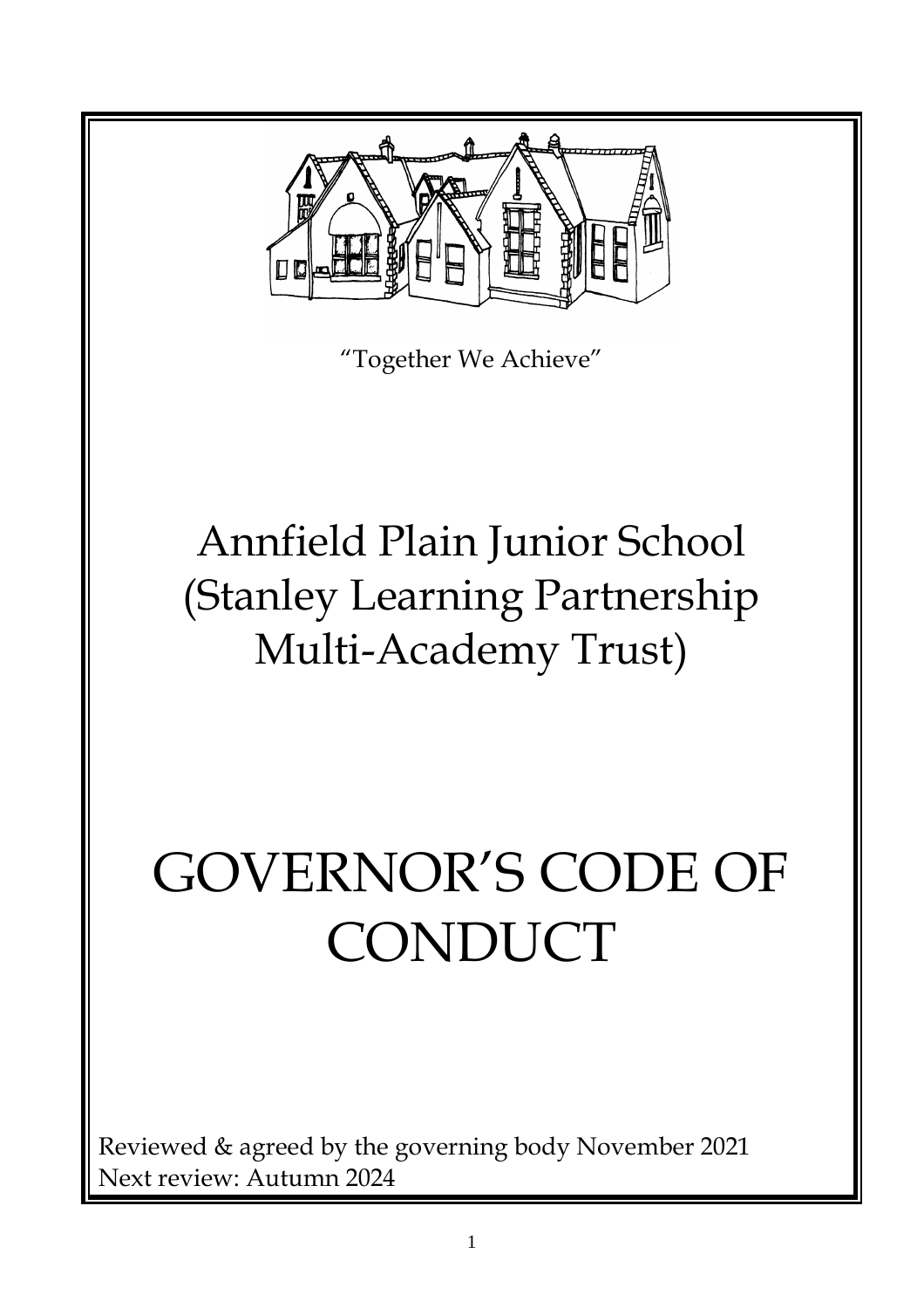# Annfield Plain Junior School CODE OF CONDUCT FOR GOVERNORS

## Aims

- All Governors and Associate Members are expected to contribute to the development of the school in setting the strategic framework within which the school operates; determining the character, aims and ethos of the school and developing and monitoring school policies, plans and procedures.
- Governors and Associate Members need to have a clear understanding of their role and that of the headteacher and have an effective working relationship which facilitates good leadership and management.
- $\bullet$ The aim of the code is to therefore to provide Governors and Associate Members with a clear understanding of their role and provide a framework within which they will be able to carry out their duties effectively. Please note that breach of the code of conduct may lead to suspension and disqualification from the governing body.

#### **Commitment**

- Those accepting the office as a Governor or Associate Member will need to be mindful that the role does require a significant level of commitment.
- Governors and Associate Members will be expected to regularly attend meetings of the full Governing Body as well as Committees and Working Groups where necessary. Regular non-attendance at full Governing Body meetings can lead to disqualification.
- Governors and Associate Members should ensure they attend meetings promptly and for the full duration whenever possible. When this is difficult Governors should give as much notice as possible to the Headteacher or Chair so that they can ensure that meetings will still be quorate and re-arrange agenda items if necessary.
- Governors and Associate Members should ensure they are prepared for meetings by reading all papers beforehand.
- Governors and Associate Members should attend induction and other relevant training courses in order to aide their development and help them discharge their duties responsibly.
- Governors and Associate Members should make every effort to get to know the school and involve themselves in school activities.
- All governors and Associate Members should involve themselves actively in the work of the Governing Body and will be willing to carry out their fair share of responsibilities including serving on Committees and working parties and taking on links with other areas of special responsibility.

# Relationships

• Governors and associate members need to complete annual declaration of interests. Failure to provide information may be a breach of the code of conduct.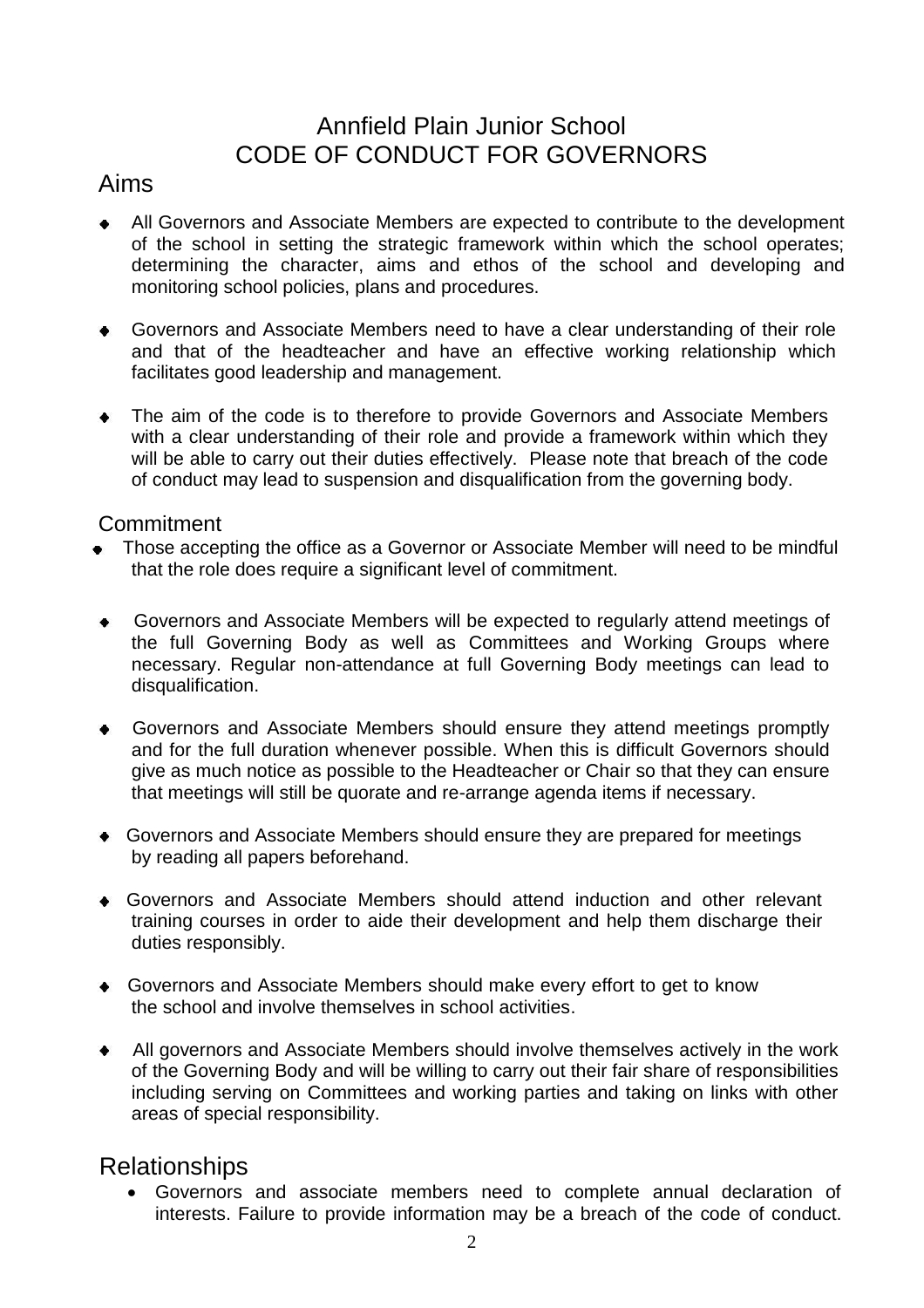Declaration of interests for governors and associate members will be published on the website.

- Governors and Associate Members should operate as a team and always in the best interests of the school.
- Governors and Associate Members should recognise that each member of the governing body has equal status irrespective of their appointing body (ie parents, staff, community or SLP) unless particular responsibilities are conferred on them by the full governing body. This also applies to the chair and vice chair.
- Governors and Associate Members should listen to and respect the views of others and be loyal to collective decisions made by the governing body.
- Governors and Associate Members should develop effective working relationships with the headteacher, senior management team, teachers, support staff, parents, LA and other relevant agencies where appropriate.

# **Confidentiality**

- Decisions reached at governing body meetings are normally made public through  $\bullet$ minutes and reports, however, Governors and Associate Members should ensure confidentiality, when required, in respect of the discussions on which the decisions are based.
- Individual Governors and Associate members should observe complete confidentiality in all matters discussed at governing body meetings especially in relation to matters concerning staff or pupils and also any other matters agreed by the governing body. Failure to comply and therefore, breach of the code of conduct may lead to suspension and disqualification from the governing body.
- Governors and Associate Members should exercise the highest degree of caution when involved in sensitive issues arising outside the governing body which may have an impact on the work of the governing body or the operation of the school.
- On ceasing to be a Governor and Associate Member individuals should ensure all information relating to the school is returned to the school for disposal as soon as possible.

## **Conduct**

- Governors and Associate Members must accept collective responsibility for all decisions taken by the governing body that is they do not have the legal authority to act individually except when the governing body has delegated authority for them to do so.
- Governors and Associate Members should never speak out against decisions in  $\bullet$ public or in private, outside the Governing Body.
- Governors and Associate Members have a duty to act fairly and without prejudice with the overall good of the school overriding any personal feelings or individual concerns they may have.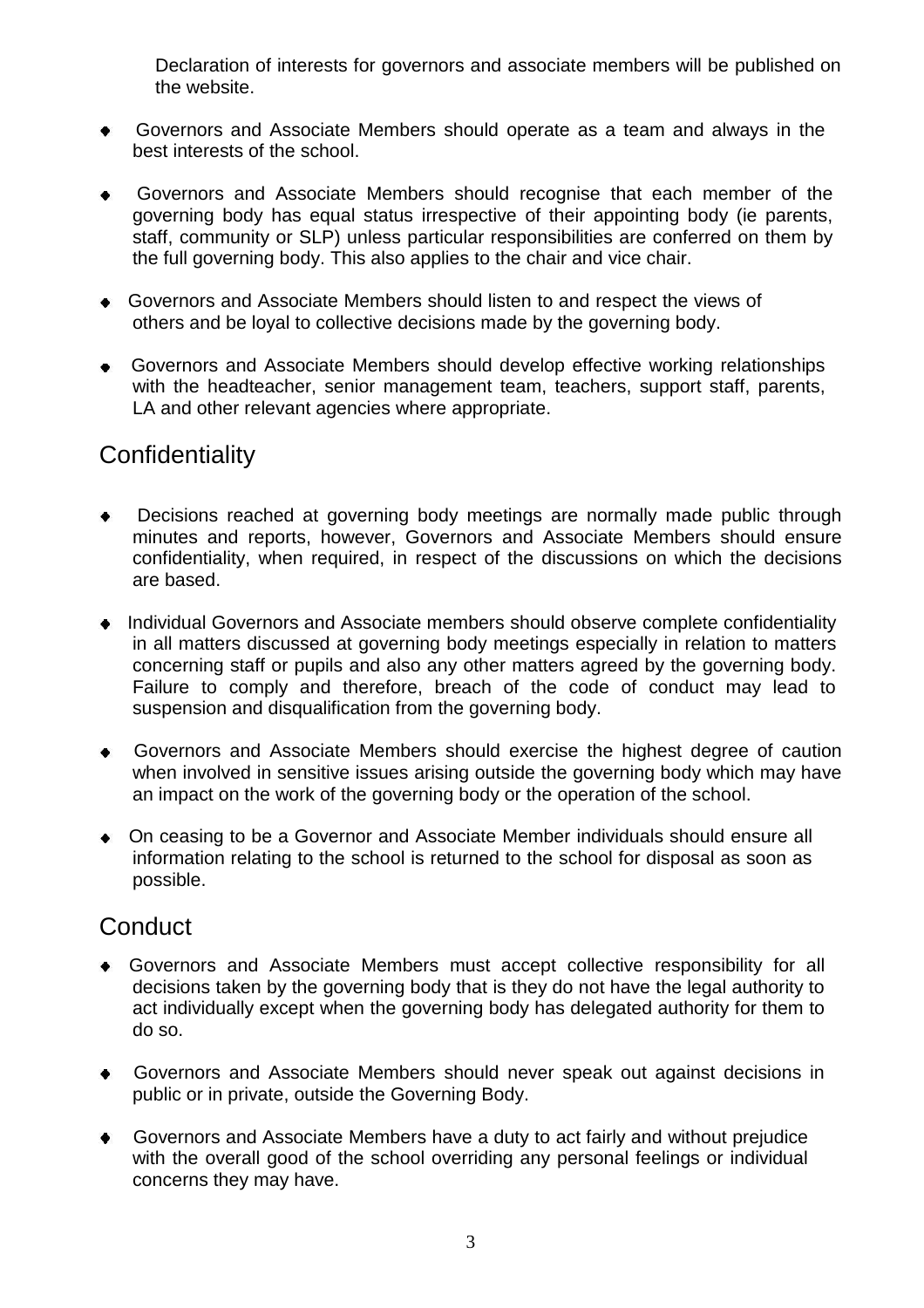- Governors and Associate Members should not use the governing body to enhance or influence the education of their own children or pursue personal agendas. This can cause conflict with the strategic role of the governing body. Governors with issues regarding their own children should raise the matter in the normal way for any parent.
- Governors, and Associate Members, when carrying out their monitoring role, should not make any judgements about the quality of teaching.
- All governors' visits to the school should be carried out within a framework that has been established by the governing body and agreed with the headteacher.
- When discharging their duties governors and Associate Members will need to be mindful of their responsibility to maintain and develop the ethos and reputation of the school and acting the best interests of the school.
- Governors and Associate Members have a specific responsibility to support and promote the development of a strong counter fraud culture in school including mechanisms to monitor and report inconsistencies and risks.
- Apart from very specific instances where the chair has to actor take decisions on behalf of the governing body, governors and Associate Members should recognise that they have no individual powers and should only speak or action behalf of the governing body when specifically authorised to do so by the corporate body.
- Governors and Associate Members should be able to express their views openly within meetings but should ensure that they relate to matters proper for discussion by the governing body. Discussion should be conducted in a respectful manner to ensure that any governor does not feel uncomfortable.
- Governors and Associate Members will be required to declare any personal or  $\bullet$ financial interest on an annual basis by completing and returning to school, the Governor Declaration of Interest Form. A declaration may also be made arising from a matter before the Governors or from any aspect of governorship. In such situations the individual Governor or Associate Member should declare the interest and withdraw from the meeting. Governors and Associate Members should not use their position as governor to benefit them or other individuals or agencies.
- When Governors and Associate Members are unable to attend meetings they should ensure that the Clerk to the Governors and the headteacher are notified in advance of the meeting.
- Governors and Associate Members should be aware of the procedures established by the governing body for responding to criticism or complaint relating to the school, not allow themselves to be included personally. Instead refer parents to the General School Complaints Procedure.